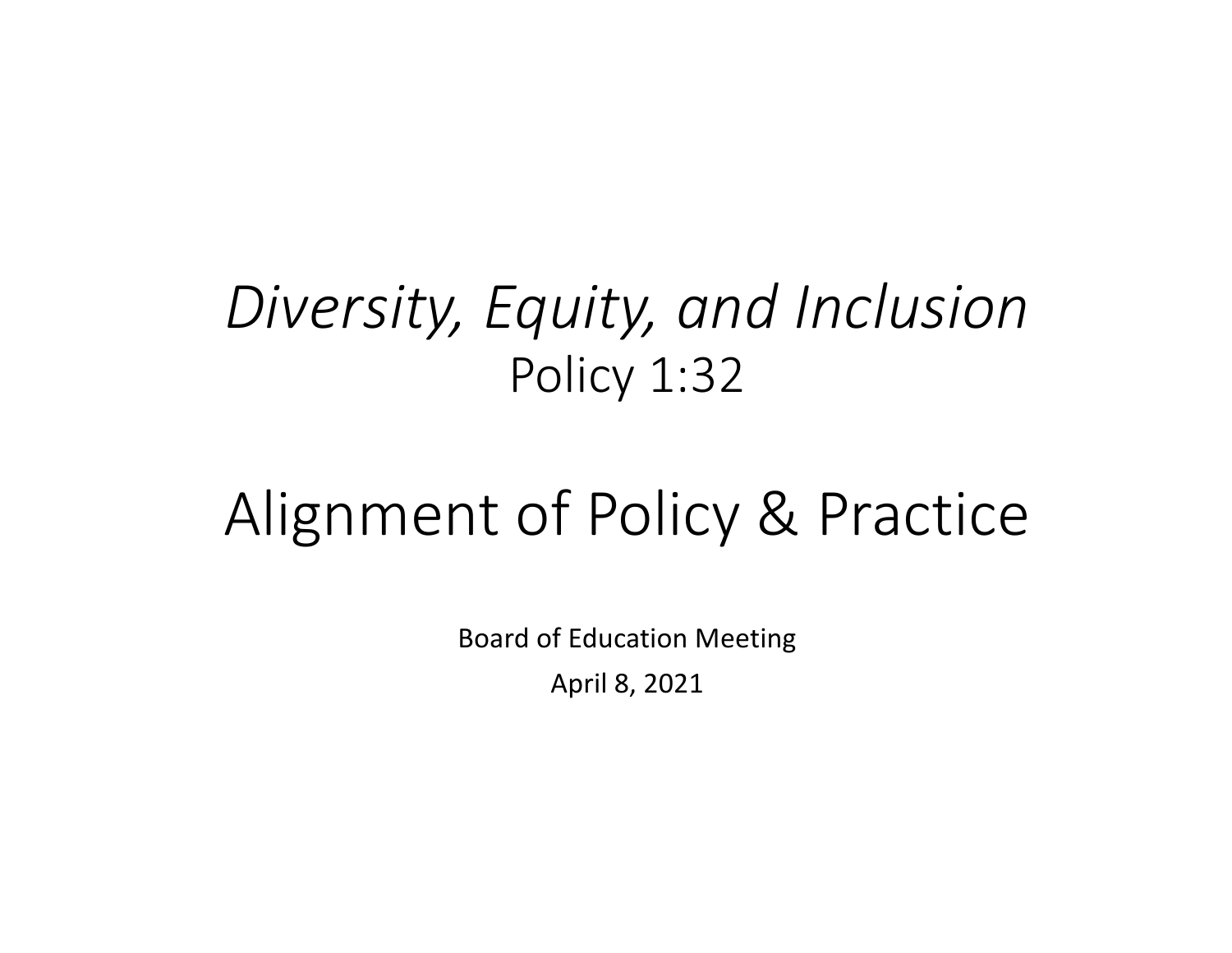## Alignment of Policy and Practice

- National Association of School Board's (NASB) Equity Statement
- Resolution Affirming the AHSD25 BoE's Commitment to Eliminate Racial Injustice (**July 16, 2020**)
- AHSD25 BoE's Diversity, Equity, and Inclusion Policy (**August 13, 2020**)
- AHSD25's Proposed Strategic Plan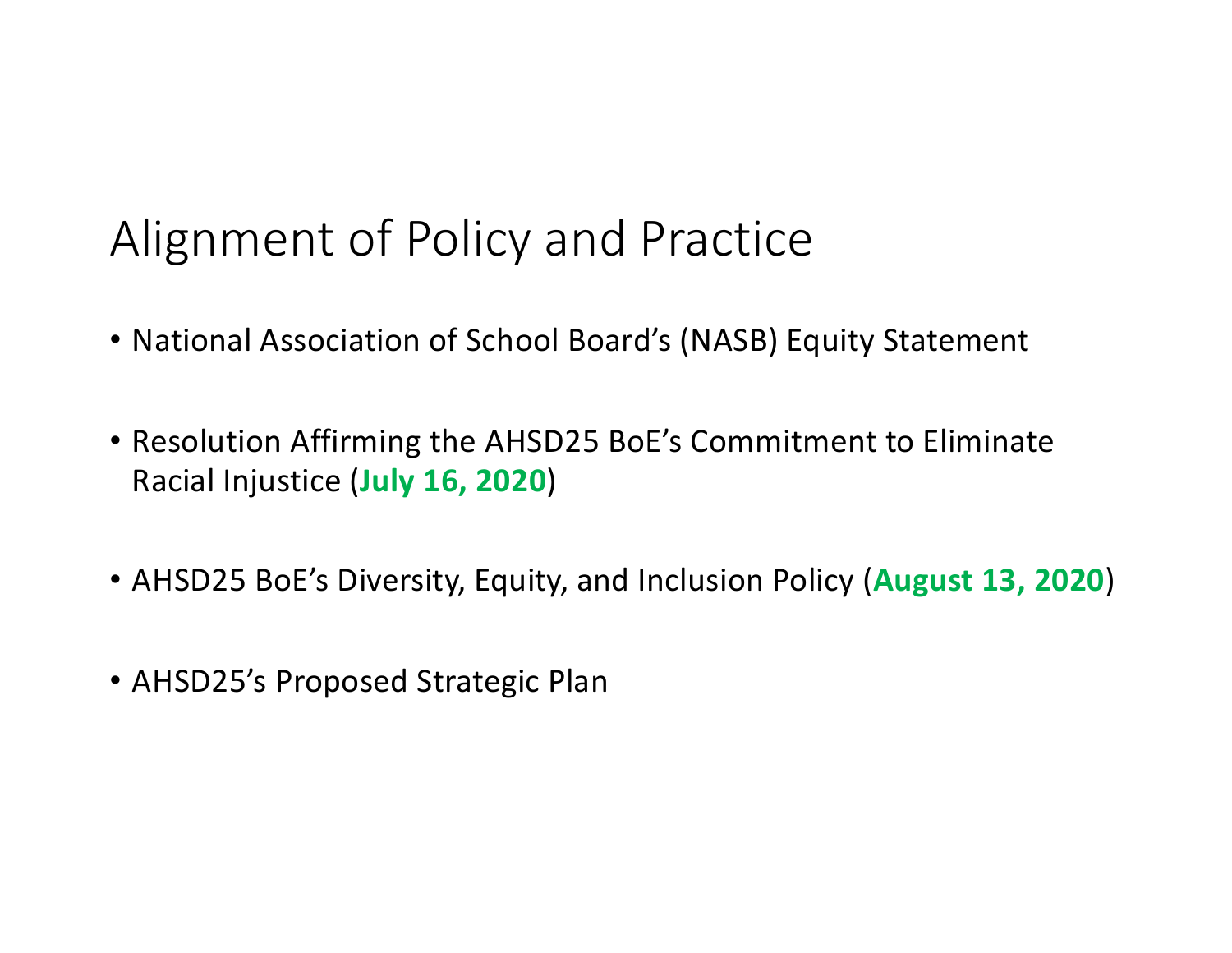## NASB's Equity StatementEquity

The promise of public education is for every child to succeed in school and life. To realize this promise, every child must be given resources, supports, and interventions based on his or her needs. The nation's school boards are uniquely positioned to fulfill this promise to all students, which is why NSBA is committed to educational equity for all children in public schools.

As the concept of equity can mean different things to different people, NSBA, its Board of Directors and staff embarked on a journey to define the concept of educational equity. Here is the product of this journey:

"We affirm in our actions that each student can, will, and shall learn. We recognize that based on factors including but not limited to disability, race, ethnicity, and socioeconomic status, students are deprived of equitable educational opportunities. Educational equity is the intentional allocation of resources, instruction, and opportunities according to need, requiring that discriminatory practices, prejudices, and beliefs be identified and eradicated."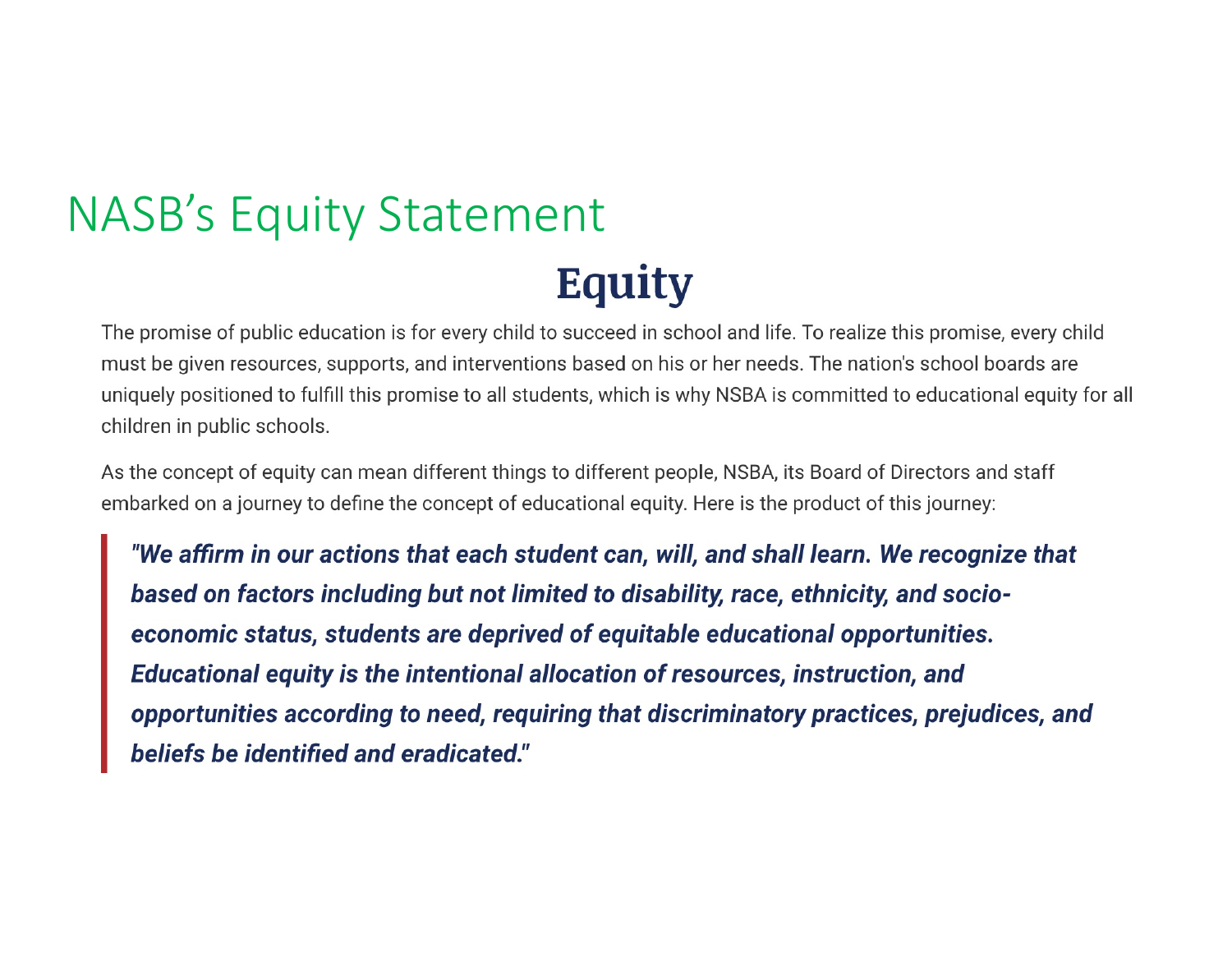### Resolution Affirming the AHSD25 BoE's Commitment to Eliminate Racial Injustice

WHEREAS, the Arlington Heights School District 25 Board of Education is committed to ensuring public schools in Arlington Heights School District 25 provide safe and welcoming spaces where all students are able to focus on their education, secure in the knowledge that their safety and emotional well-being will be supported, regardless of race;

WHEREAS, the Arlington Heights School District 25 Board of Education recognizes that historical and ongoing systems of inequitable and inadequate resource allocation, punitive disciplinary practices, lack of access to and supports for teachers of color, unequal access to educational opportunities and supports, implicit bias, and segregation perpetuate inequity in the outcomes of students of different races;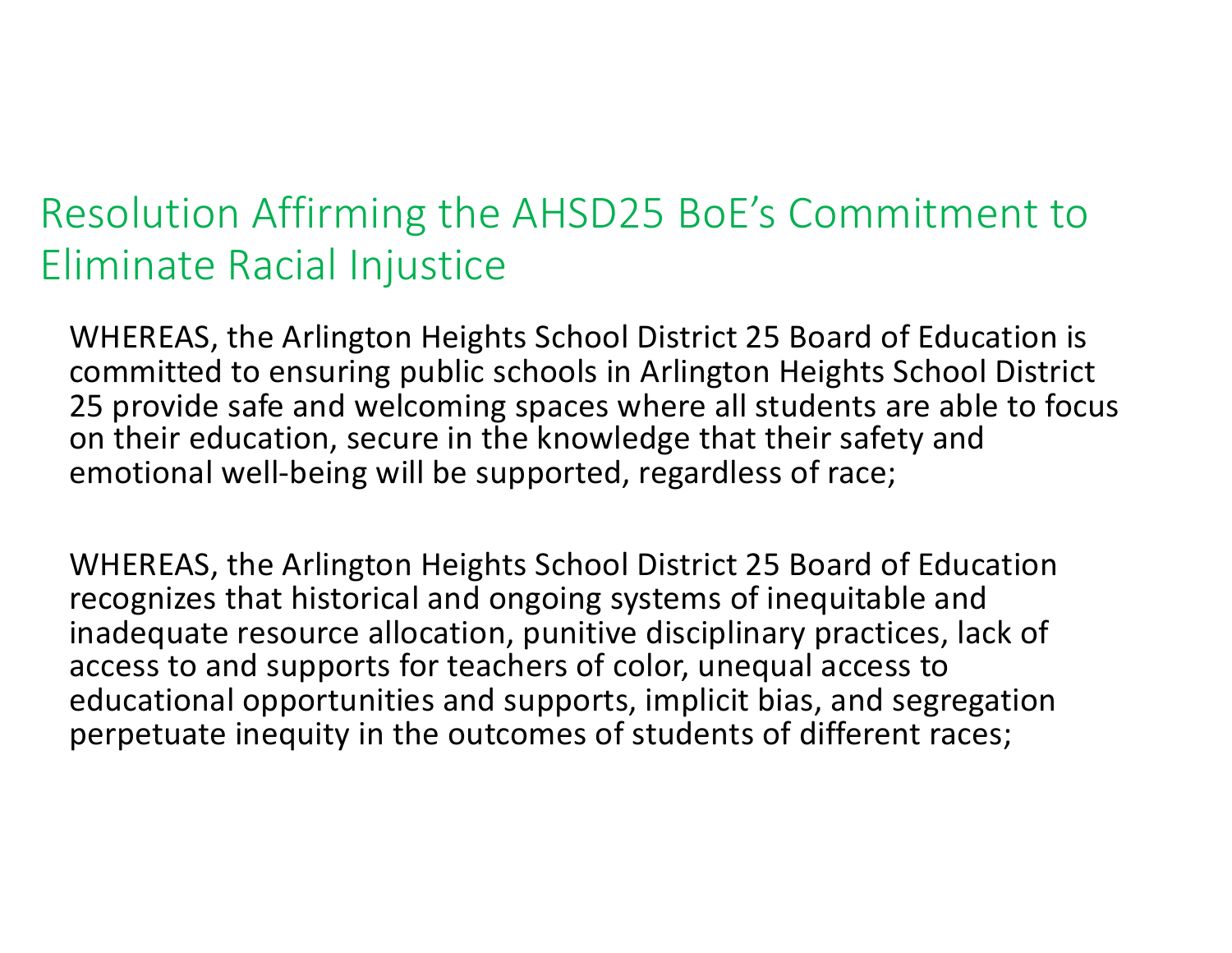WHEREAS, the recent killings of George Floyd, Breonna Taylor, Ahmaud Aubrey and countless other Black men and women, along with the backdrop of COVID-19 and its disproportionate impact on communities of color, provide an urgent reminder and rationale for the Arlington Heights School District 25 Board of Education to recommit, on behalf of the state's education community, to racial equity and justice; and

WHEREAS, the Arlington Heights School District 25 Board of Education appreciates the necessary and important work our public schools are doing to advance racial equity and justice, but is keenly aware that we and our schools can, with intentionality, do more.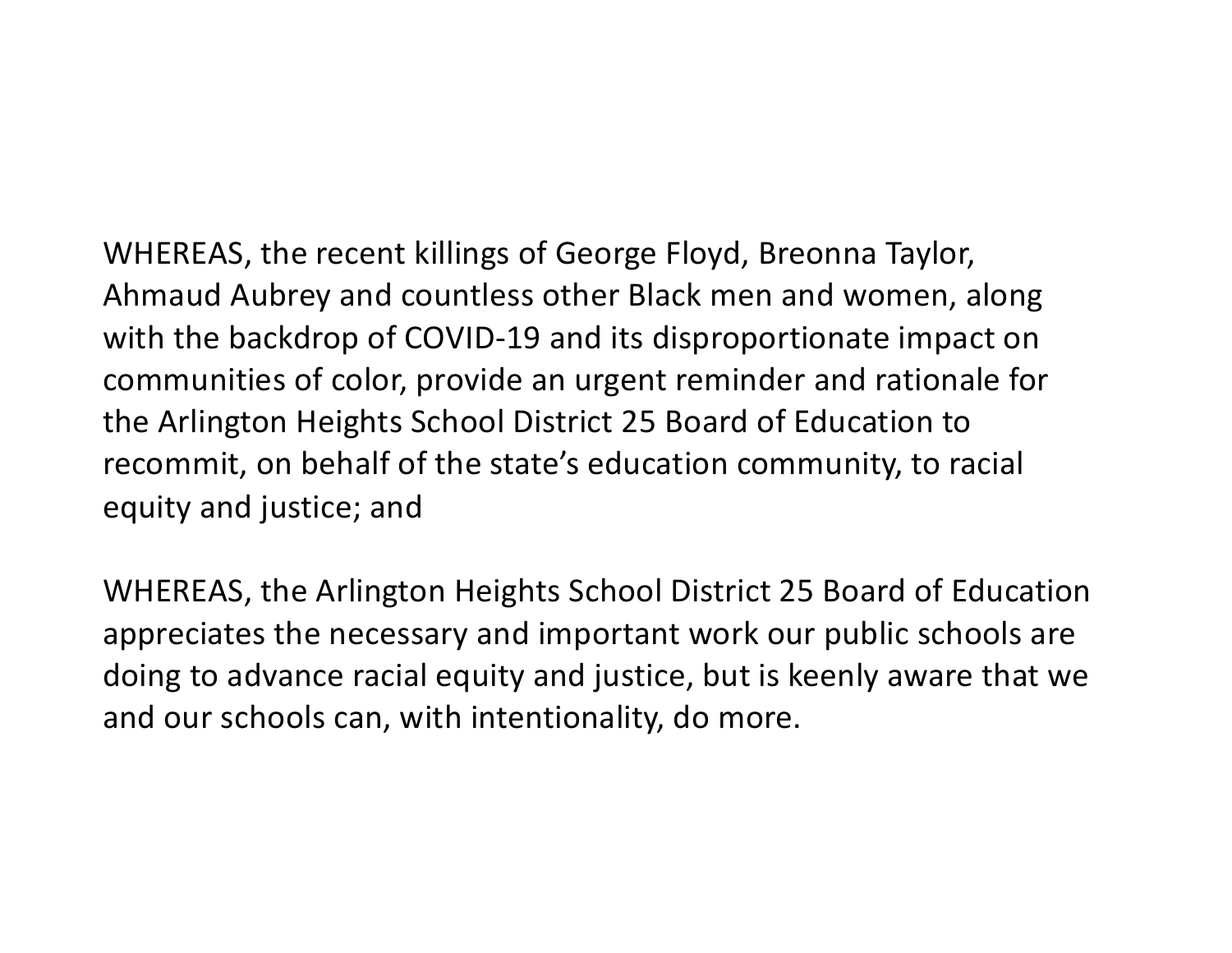THEREFORE, BE IT RESOLVED that the Arlington Heights School District 25 Board of Education:

(1)Supports our courageous and committed district leaders, teachers and students across the district who have been organizing and participating in peaceful demonstrations for substantive and lasting change;

(2) Reaffirms its focus on developing and promoting district education policies that uplift, honor and promote equity of opportunity for our communities of color and identifying and dismantling any policies that, implicitly or explicitly, perpetuate institutional racism;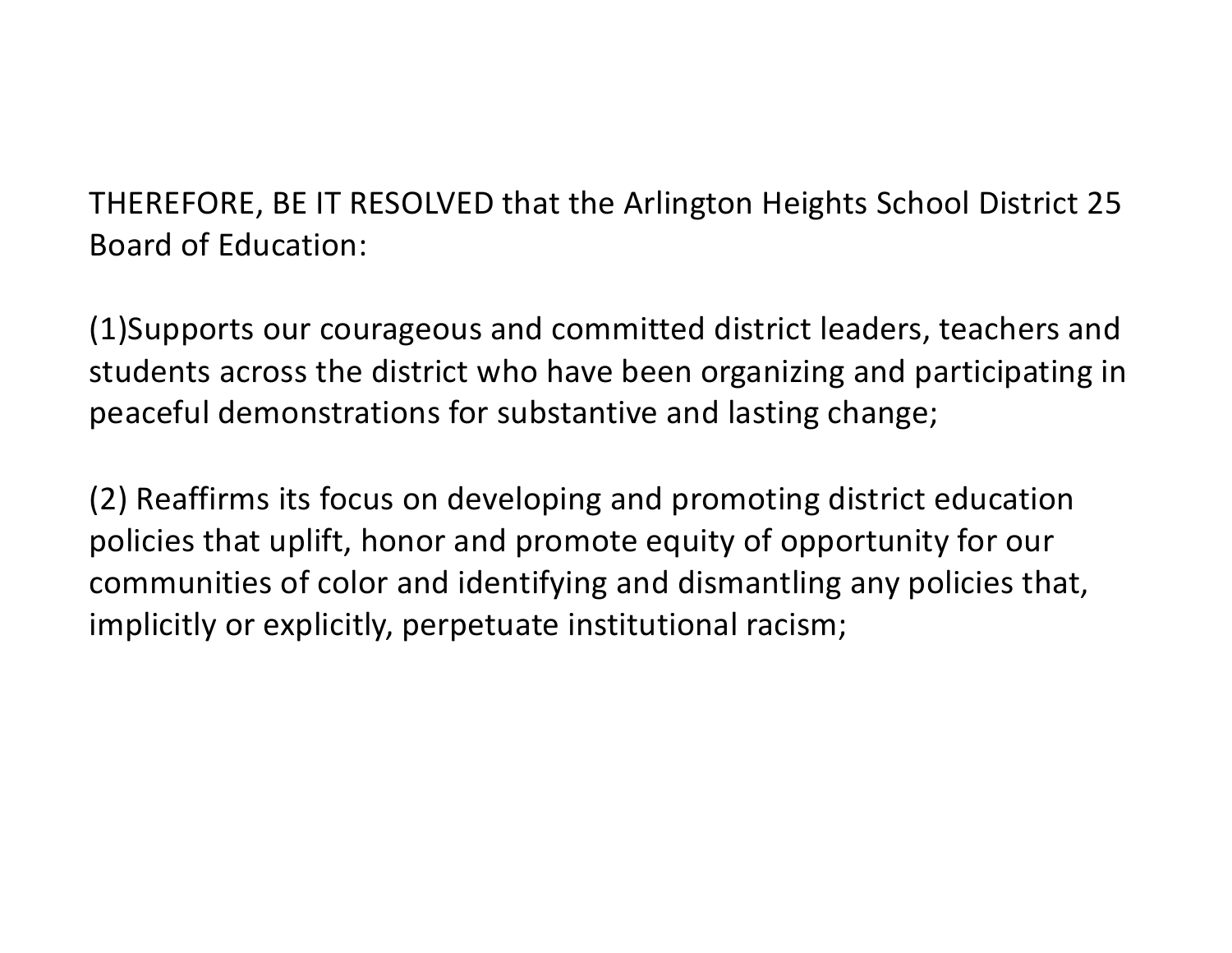(3) Recognizes our position of authority, will continuously check and question our biases, beliefs and actions, and asks to be held accountable so that this long overdue transformation towards racial justice becomes permanent and normalized, and does not fade when this tragic and painful moment passes; and,

(4) Encourages all Arlington Heights School District 25 partners to join with us in a commitment to critically examine policies and practices with a racial equity lens, eliminate racial injustice and, as an important message to our community, adopt and publicly post resolutions affirming that commitment.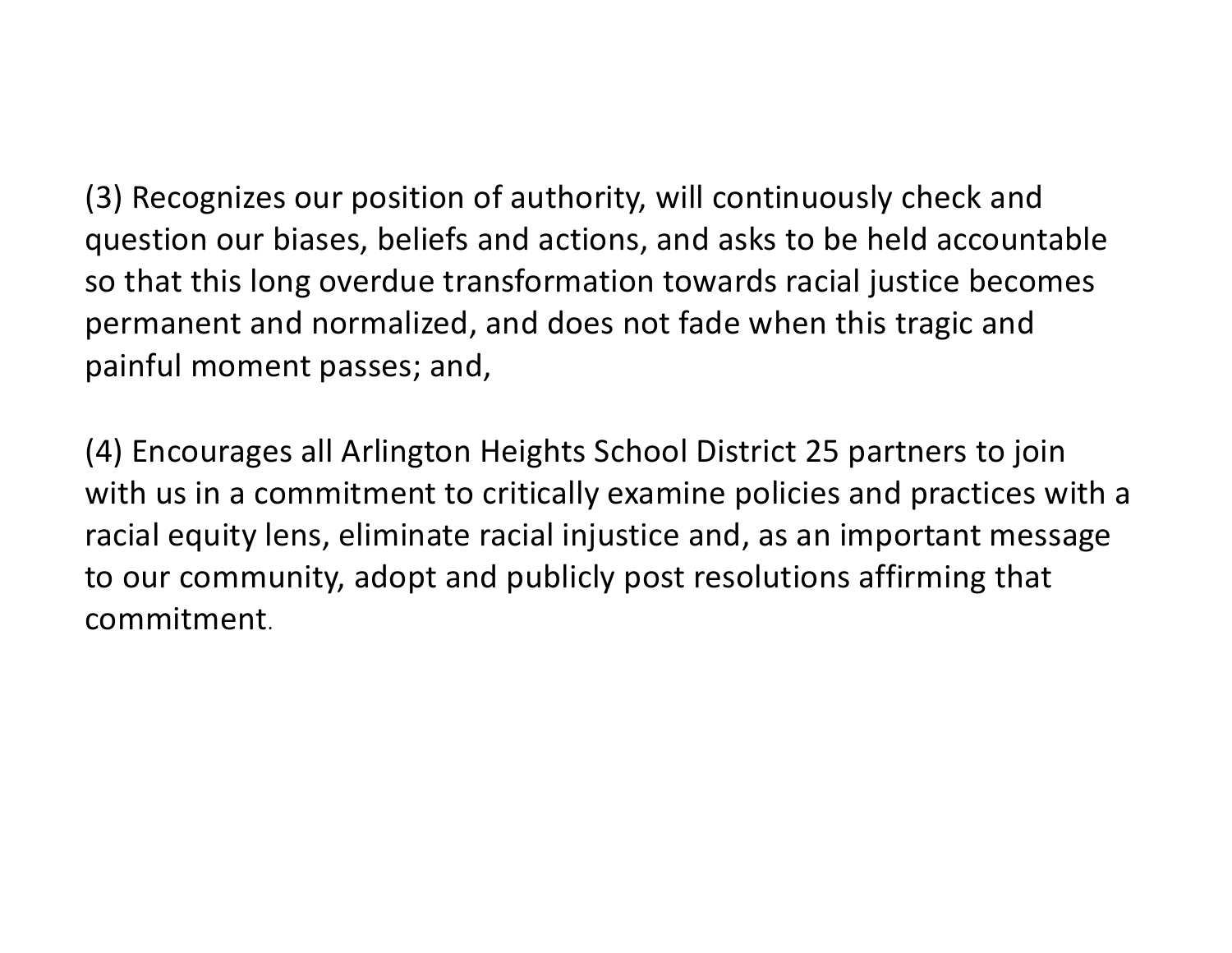### 1:32 Diversity, Equity, and Inclusion Policy

Arlington Heights School District 25 is committed to exploring and embracing diversity in our learning community.

We believe that all members of the school community are responsible for advancing an understanding of and cultivating respect for the dignity and uniqueness of every individual and for fostering an inclusive environment.

We define diversity as including people who are different from each other in myriad ways including: ability, race, sexual orientation, gender, gender identity, religion, ethnicity, and culture.

We recognize a person with cultural competence as one who shows respect for those differences, as well as for differences in thoughts, ideas, perspectives, and understandings.

We affirm that developing the diversity of our community and the cultural competence of each person in it will improve access and equity for all of our students, faculty, and staff, and strengthen their ability to thrive in a culturally-diverse world.

We commit to continuously improve our actions on diversity, equity, and inclusion, to addressing the hard questions with measurable impact, and to implementing change that levels the playing ground for all of our students.

Arlington Heights School District 25 will design and implement a curriculum to embrace and support diversity and cultural competence within our learning community, and invest financially to increase the diversity of our staff and recipients of our spending. The progress of diversity, equity, and inclusion initiatives at School District 25 will be measured by: 1) increasing inclusion of diversity actions in strategic plans and school budgets and executing on those actions, including promoting diverse hiring practices 2) monitoring transparency and accountability among faculty, staff, parent organizations, and students, including through annual performance evaluations; and 3) reporting of sustained, improved outcomes on a year over year basis, including persons accountable.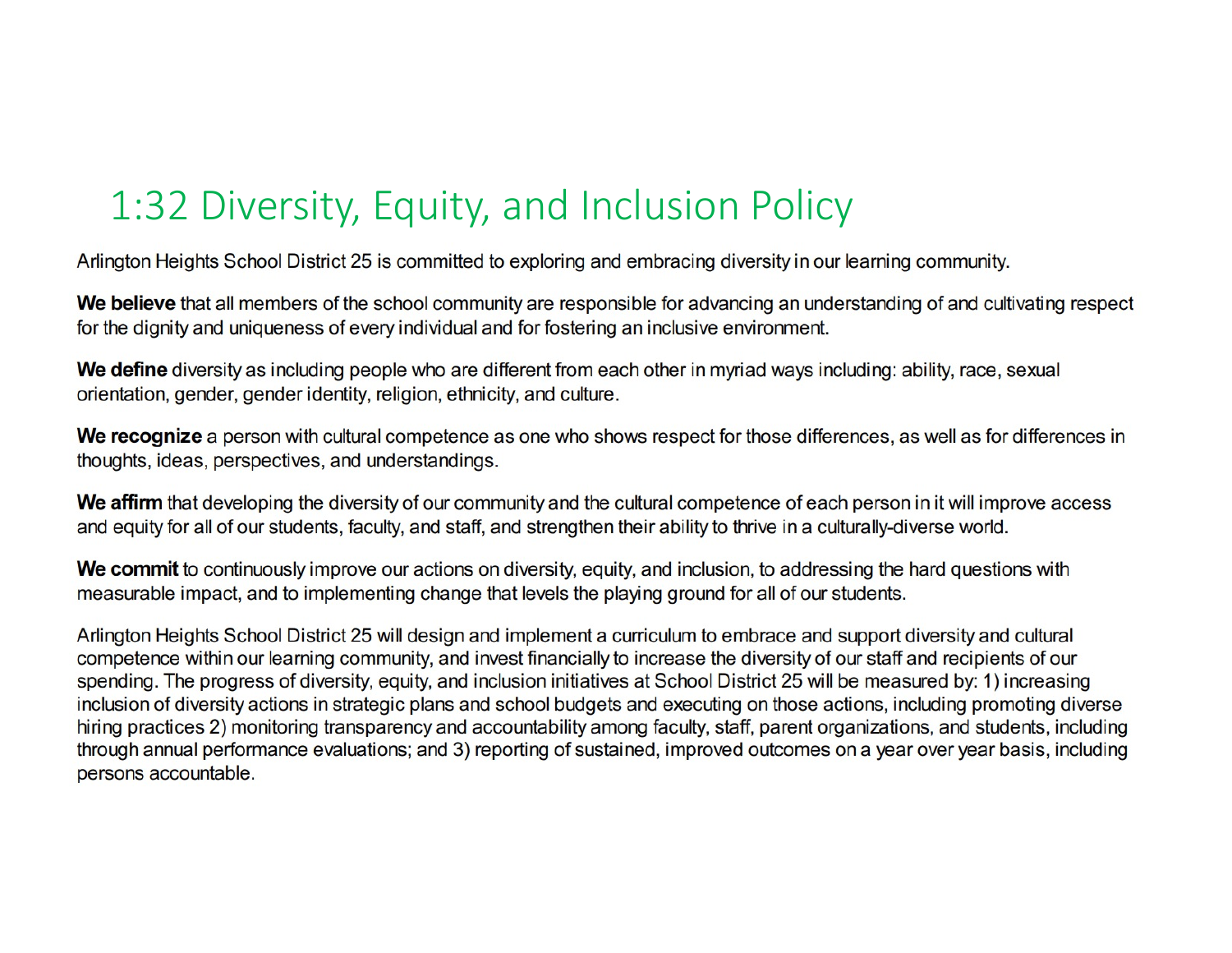### Empower an inclusive, diverse community of learners to innovate and thrive as global citizens

### **Vision:**

- *Cultivate a personalized environment of excellence that prepares every learner, every day, for a better tomorrow by:*
- Building the knowledge, skills, and attitudes of learners to be **successful, contributing citizens of a global society**
- Developing resilience and perseverance in learners to **problem-solve and co-create their learning**
- Embracing **individuality and modeling empathy in an inclusive environment**
- Promoting learner **confidence, courage, growth mindset and well-being**
- Fostering **collaboration, voice and engagement** with and among staff, families, and our communities to partner in ensuring each learner's continuous improvement
- Ensuring **equity of resources, access and opportunities** for all learners and staff to learn, work, and succeed